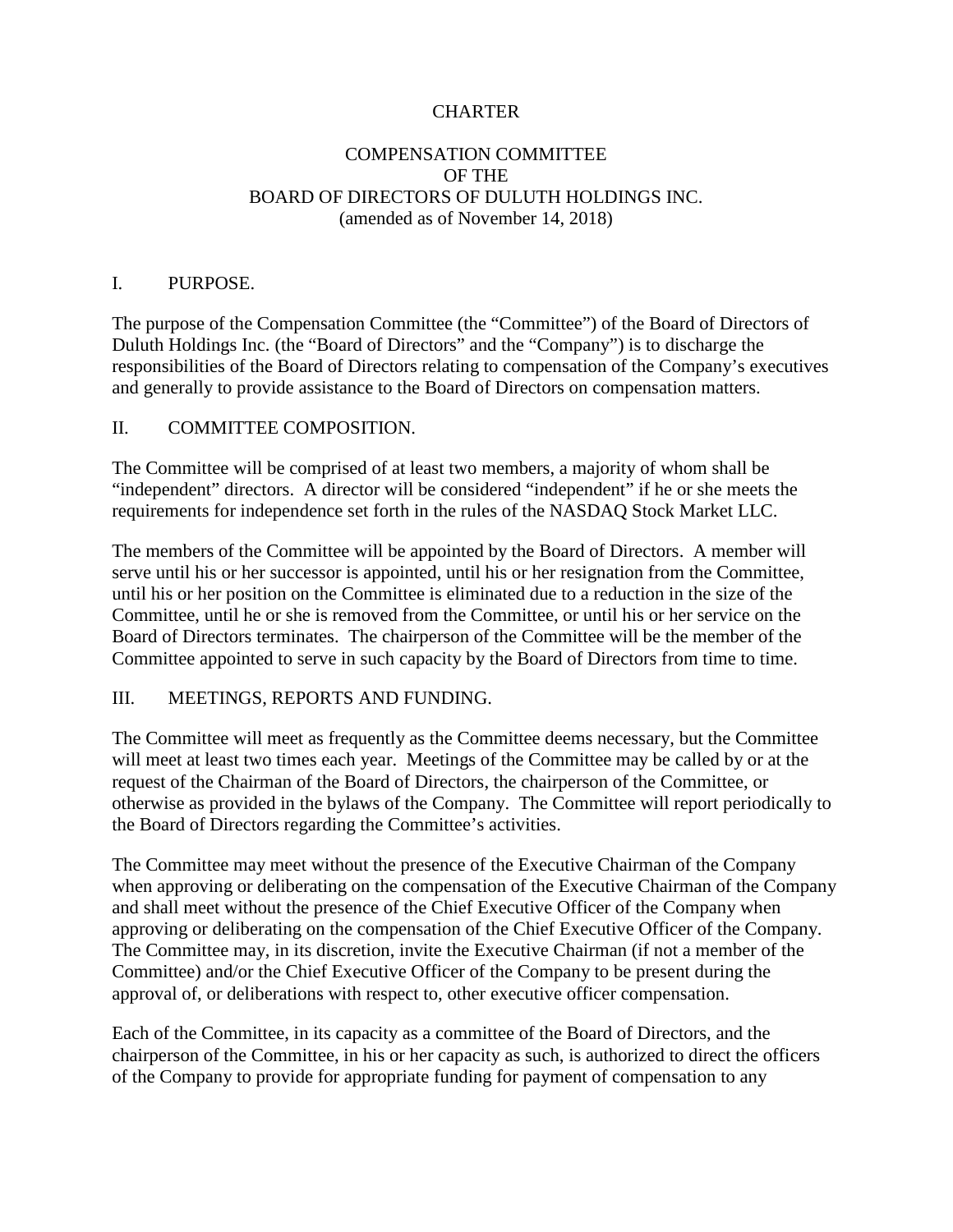compensation consultants, outside legal counsel and any other advisers retained by the Committee.

# IV. SPECIFIC RESPONSIBILITIES AND AUTHORITY.

The specific responsibilities and authority of the Committee are as follows:

- 1. Determine the cash compensation and cash compensation plans, including incentive compensation, the amounts and terms of stock option or other equity awards, and the terms of any agreements concerning employment, compensation or employment termination matters for the Executive Chairman and the Chief Executive Officer of the Company, subject to ratification by the Board of Directors. In this role, the Committee is responsible for reviewing and approving corporate goals and objectives relevant to the compensation of these officers and for evaluating their performance in light of these goals and objectives as a basis for determining their compensation levels.
- 2. After taking into consideration the recommendations of the Executive Chairman and the Chief Executive Officer of the Company, determine the cash compensation and cash compensation plans, including incentive compensation, the amounts and terms of stock option or other equity awards, and the terms of any agreements concerning employment, compensation, or employment termination matters for the other "executive officers" of the Company and its subsidiaries under Section 16 of the Securities Exchange Act of 1934 and other key executive officers of the Company and its subsidiaries identified from time to time by the Committee in consultation with the Executive Chairman and the Chief Executive Officer of the Company.
- 3. Monitor the application of Company retirement and other fringe benefit plans to the Executive Chairman and the Chief Executive Officer of the Company and the other individuals referred to in item (2), above, and recommend such actions with respect to these matters from time to time to the Board of Directors, to another committee, or to the senior executive officers of the Company as is deemed appropriate by the Committee.
- 4. Periodically review succession plans for the Chief Executive Officer of the Company and the other individuals referred to in item (2), above (excluding the Executive Chairman whose succession plans are reviewed by the Nominating  $\&$ Governance Committee), and periodically report to the Board of Directors on these matters.
- 5. Act as the "Committee" under the 2015 Equity Incentive Plan of the Company, as from time to time amended, responsible for the grant of options or other equity awards and for all other administration under such plan with respect to Employees and Consultants (as such terms are defined in the plan), with the power to delegate its authority and responsibilities to the Chief Executive Officer of the Company and to other senior officers of the Company as it deems appropriate, monitor the status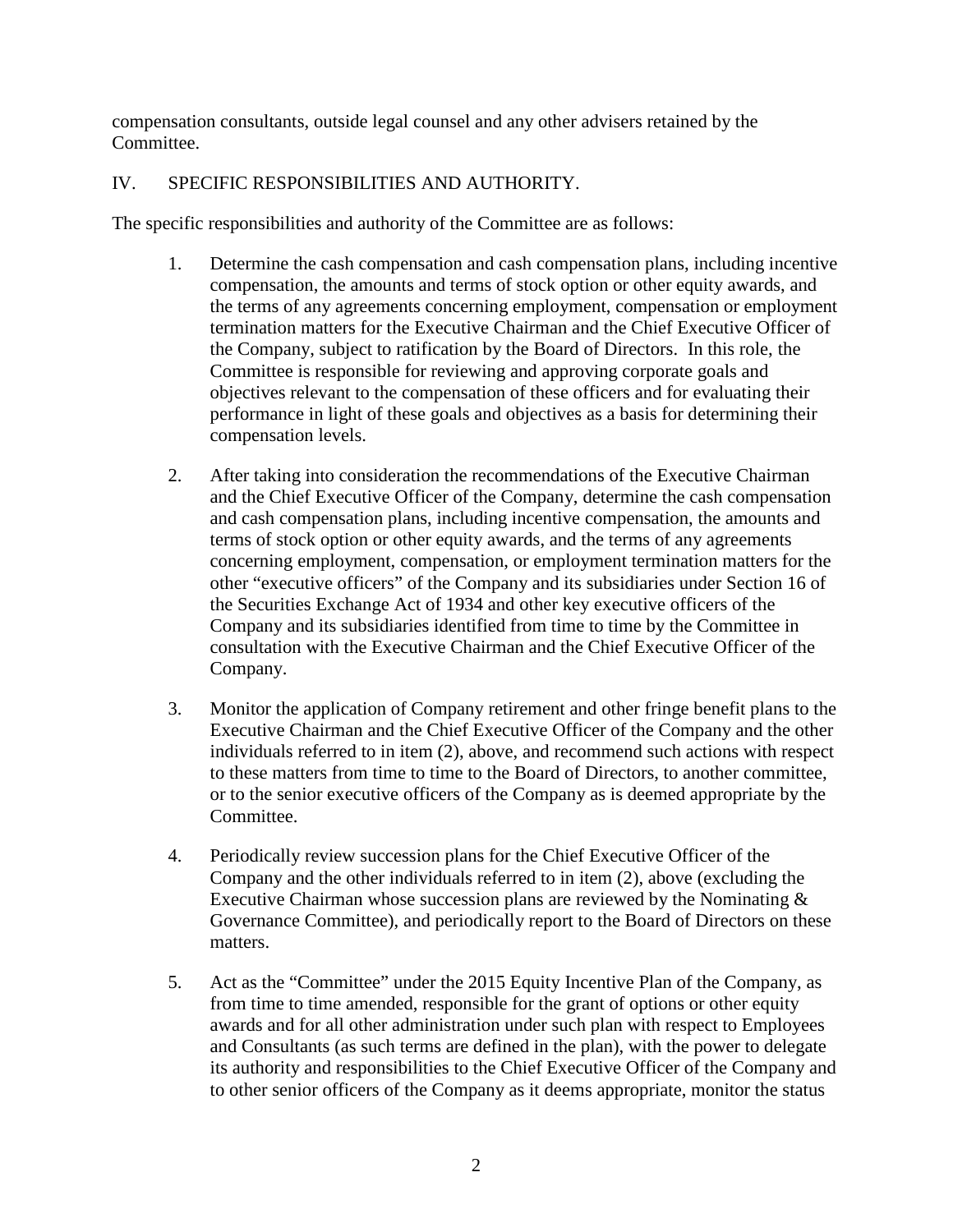and terms of such plan, including shares available for issue, and make recommendations to the Board of Directors with respect to the plan as the Committee deems appropriate.

- 6. Approve transactions (including grants or awards under the Plan) between the Company and its officers and directors that involve the Company's equity securities so that they shall be exempt from Section 16(b) of the Securities Exchange Act of 1934, as amended, as the Committee deems appropriate.
- 7. Establish, administer and certify attainment of performance goals and award opportunities as the Committee deems appropriate.
- 8. Act on behalf of the Board of Directors with respect to the employee retirement and welfare plans of the Company and any other equity-based compensation plans in addition to those otherwise described herein.
- 9. Review and assess on a periodic basis the Company's guidelines regarding Vice President-level employee and above and outside Director stock ownership, and such employees' and Directors' compliance with those guidelines.
- 10. Periodically review the compensation of the Board and its committees, including expense reimbursement policies, and recommend to the Board for adoption any revisions that the Committee deems necessary or appropriate for the Board to discharge its responsibilities more effectively.
- 11. Administer the Company's Employee Stock Purchase Plan ("ESPP") on behalf of the Board with respect to such ESPP, with the power to delegate its authority and responsibilities to the Chief Executive Officer of the Company and to other senior officers of the Company as it deems appropriate, monitor the status and terms of such ESPP, and make recommendations to the Board of Directors with respect to the plan as the Committee deems appropriate.
- 12. Undertake such additional activities relating to compensation matters as the Committee or the Board of Directors determines from time to time.

# V. DELEGATION; USE OF ADVISERS.

The Committee may, if it deems appropriate from time to time, delegate authority with respect to any of its functions to such officers of the Company, committees comprised of such persons, or a subcommittee of the Committee, including (1) a subcommittee consisting of a single member and (2) a subcommittee consisting of at least two members, each of whom qualifies as a "non-employee director," as such term is defined from time to time in Rule 16b-3 promulgated under the Securities Exchange Act of 1934, as amended, and the rules and regulations thereunder.

In the course of fulfilling its duties, the Committee has the authority to retain or obtain the advice of a compensation consultant, legal counsel or other adviser, including ones that are not independent; provided, however, that the Committee shall not be required to retain or obtain, or